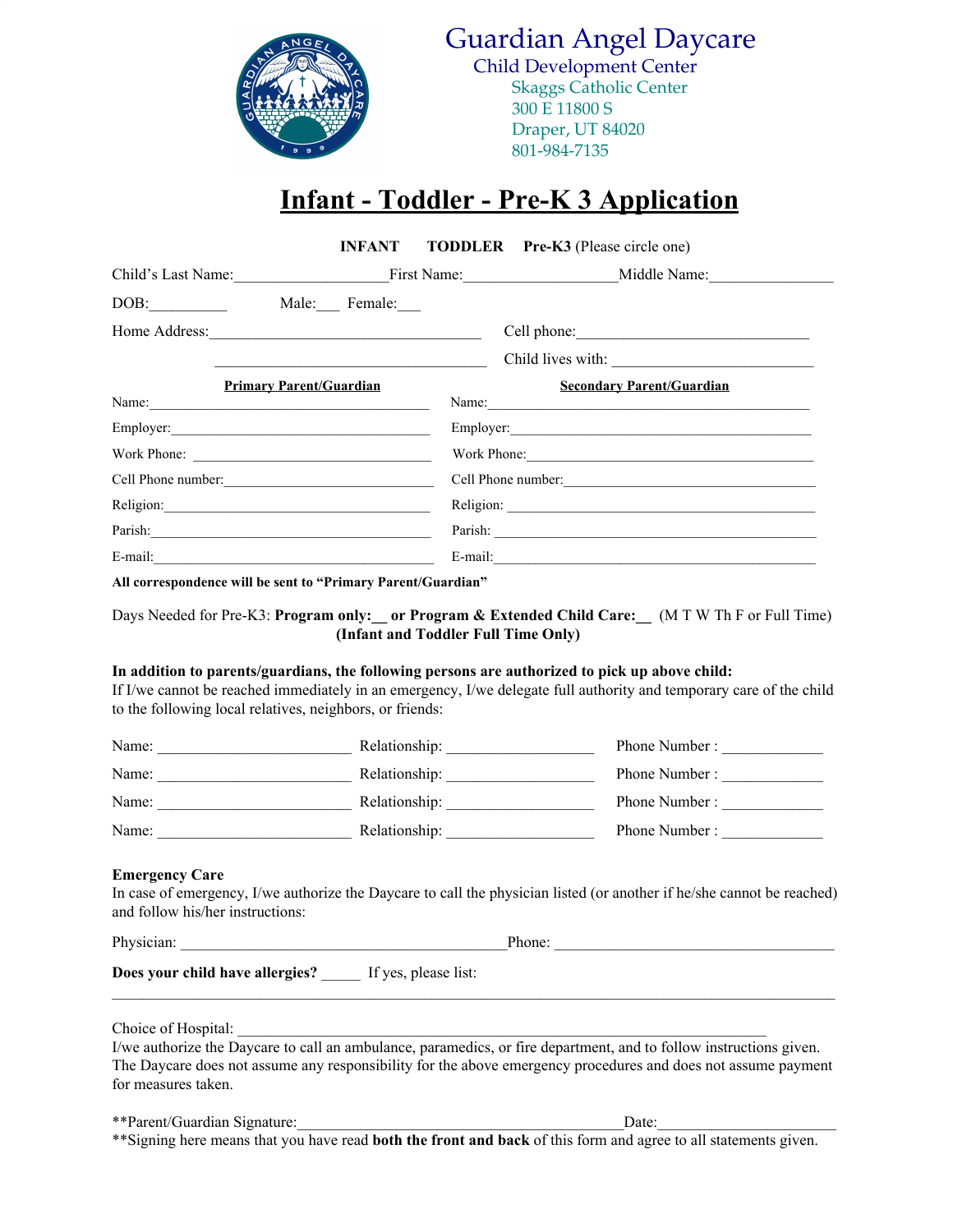All families are required to set up a FACTS account to pay for the tuition. You can sign up for a new **account or re-register online at <https://online.factsmgt.com/signin/3G31V> . Payments are deducted on the** 5th or the 20th of each month. FACTS is part of the acceptance procedure for all schools at Skaggs Catholic **Center.**

# **Please read the information below and initial each section.**

- **\_\_\_\_\_ Rate:**
	- \$50.00 per child non-refundable registration fee. This fee will be added to your FACTS account if not paid at the time of application.
	- Guardian Angel Daycare uses the FACTS Management system to administer the payments.
	- All current rates are located at guardianangeldaycare.org under the "About Our Program" tab.

## **\_\_\_\_\_ Contractual Understanding:**

It is understood by the undersigned parent(s) and/or guardian(s) that this contract is a legally binding agreement. Guardian Angel Daycare Child Development Center agree to provide child care services in consideration of the fees charged, and the parent(s) and/or guardian(s) agree to pay the fees, as set forth. It is further understood and agreed that non-payment or late payment of the fees, and other charges may result in one or more of the following consequences: \$25.00 late fee per month and/or dismissal from Guardian Angel Daycare. In the event of non-payment, I (we) agree to pay all penalty related costs and all collection expenses including reasonable attorney fees and court costs.

## **\_\_\_\_\_ Hours:**

- Guardian Angel Daycare is open Monday thru Friday 7:00 AM to 6:00 PM, throughout the school year.
- We are closed for all state, federal and most diocesan holidays. Fees do not include days in which the center is closed. Charges are for open days only and are divided into nine equal payments.

## **\_\_\_\_\_ Expectations:**

- Extended day program is available for all children in Pre-K4 through  $5<sup>th</sup>$  grade.
- Snacks are provided in the morning for Pre-K4 children and afternoon for Pre-K4 thru 5<sup>th</sup> grades.
- A hot lunch is served on early dismissal days 12:45PM and no school days. Your child can bring a cold lunch from home if he/she chooses to.
- All children need to be signed in and out by an adult.
- **Enrollment in our extended day is a privilege.** The environment must be a safe place where everyone is treated with kindness, courtesy and respect. Students who cannot meet the minimum behavior requirements will not be allowed to attend. Please assist us by talking to your child about the expectations in the program.
- Toys from home are not allowed at the center.
- $\bullet$  If your child is sick, i.e. fever over 100 $^{\circ}$ , diarrhea, vomiting, or unable to participate with the class, he/she will need to be picked up immediately. All children sent home must be fever, diarrhea, vomiting free for at least 24 hours prior to returning to our program. 1

## **\_\_\_\_\_ Pictures:**

**● Pictures will be taken throughout the course of the school year. These photos may be posted on our website, unless you specify, in writing, that you do not wish your child's image to be used. Others may be posted on our bulletin board.**

## **\_\_\_\_\_ Field Trips:**

- On occasion, during school breaks, we may take the school aged  $(K-5<sup>th</sup>)$  on field trips.
- I authorize Guardian Angel Daycare to transport my child on any scheduled field trip by walking or school bus.

## **\_\_\_\_\_ Late Pick-ups:**

 $\bullet$  We close at 6:00 p.m.

<sup>1</sup> Office use only:

Registration fee paid: Yes\_\_\_\_ No\_\_\_ Payment method\_\_\_\_\_\_ Existing Family: Yes\_\_\_ No\_\_\_

Received by: